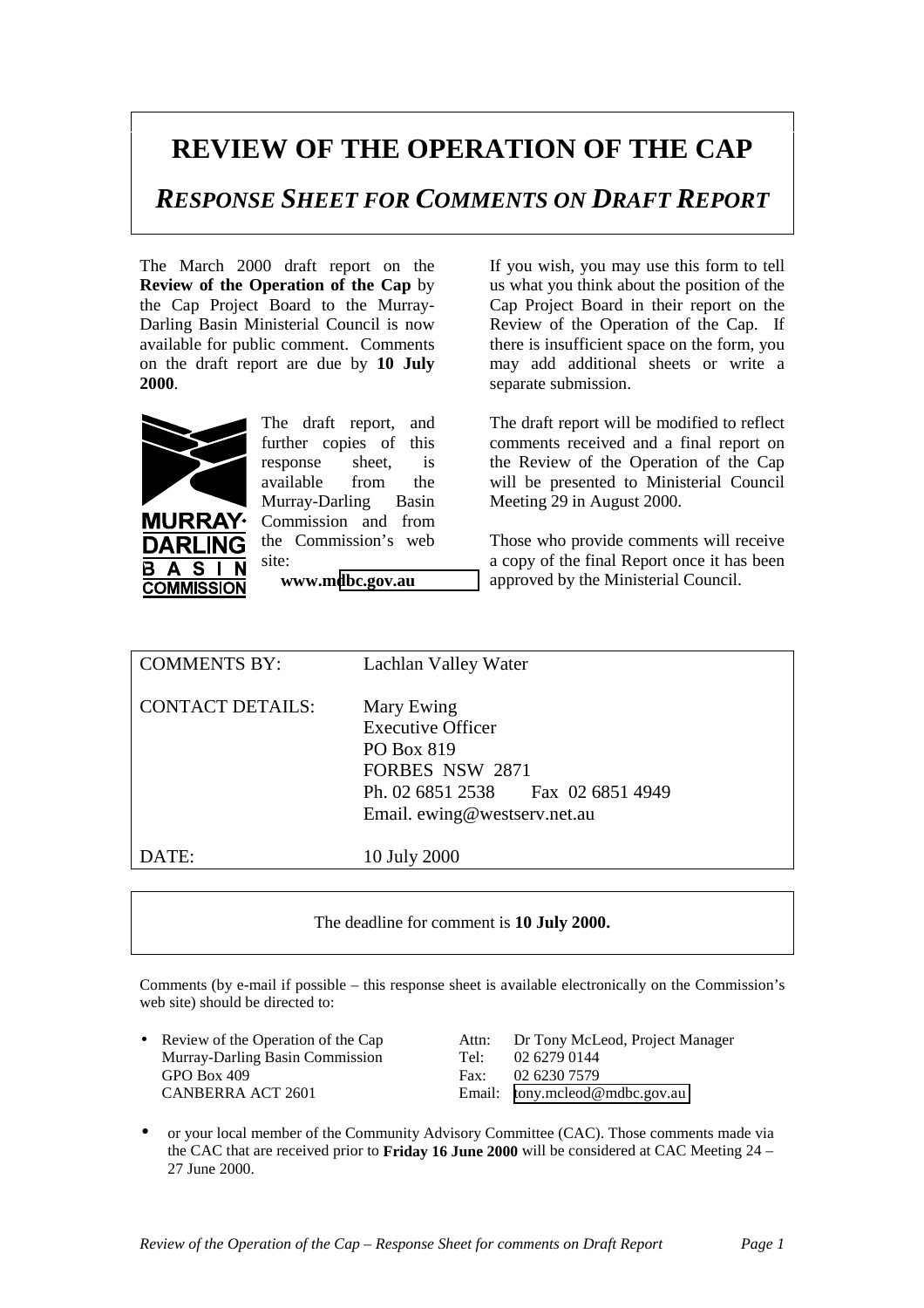|                                            | Cap Project Board Position                                                                                                                                                                                                                                                                                                                                                                                                                                                                                                                                                                                                                                                                                                                                                                                                                                                                                       | Comment                                                                                                                                                                                                                                                                                                                                                                                                                                                                                                                                                                                                                                                                                                                                                                                                                                                                                                        |
|--------------------------------------------|------------------------------------------------------------------------------------------------------------------------------------------------------------------------------------------------------------------------------------------------------------------------------------------------------------------------------------------------------------------------------------------------------------------------------------------------------------------------------------------------------------------------------------------------------------------------------------------------------------------------------------------------------------------------------------------------------------------------------------------------------------------------------------------------------------------------------------------------------------------------------------------------------------------|----------------------------------------------------------------------------------------------------------------------------------------------------------------------------------------------------------------------------------------------------------------------------------------------------------------------------------------------------------------------------------------------------------------------------------------------------------------------------------------------------------------------------------------------------------------------------------------------------------------------------------------------------------------------------------------------------------------------------------------------------------------------------------------------------------------------------------------------------------------------------------------------------------------|
| <b>Ecological Sustainability of Rivers</b> | The Project Board has<br>concluded that the Cap has been<br>an essential first step in<br>providing for the environmental<br>sustainability of the river system<br>of the Basin. Without the Cap,<br>there would have been a<br>significantly increased risk that<br>the environmental degradation<br>of the river system of the<br>Murray-Darling Basin would<br>have been worse.                                                                                                                                                                                                                                                                                                                                                                                                                                                                                                                               | Lachlan Valley water users acknowledge the need for a limit<br>on diversions for both the protection of the riverine<br>environment and to achieve sustainable consumptive use.<br>Our organisation considers that the water sharing system<br>must continually strive to achieve an equitable balance<br>between these two objectives.<br>There is already a process in place in NSW for River<br>Management Committees to work within objectives set by<br>Government and develop Flow Rules to improve the water<br>quality and environmental health of rivers. We support this<br>mechanism, with individual valley communities deciding the<br>appropriate sustainable level for diversions in their valley,<br>having regard to overall Murray-Darling Basin health<br>requirements.                                                                                                                     |
|                                            | However, the Project Board has<br>concluded that there is<br>no<br>certainty that the Cap<br>on<br>diversions at its current level<br>represents a sustainable level of<br>diversions – the level at which it<br>is set being that which existed at<br>the time when it was decided to<br>introduce a Cap. Further, the<br>Project Board recommends that<br>as better information informs<br>our management of the Basin's<br>resources, the level at which the<br>Cap is set should continue to be<br>refined to reflect our increased<br>understanding. It is likely that<br>such refinements may lead to<br>the lowering of the level of the<br>Cap in some valleys. Indeed,<br>some jurisdictions have already<br>increased the<br>environment's<br>share, via access restrictions in<br>addition to that required by the<br>Cap, as part of their longer-term<br>direction of improved water<br>management. | The Cap, when imposed as a Basin-wide initiative, did not<br>take into account the variations between valleys in terms of<br>existing level of river health and existing level of diversions.<br>There needs to be an acknowledgement of these differences,<br>and any future adjustment of the level of the Cap should give<br>full weight to these differences.<br>Individual valley communities will not have confidence in a<br>Cap unless the process of setting limits is transparent and the<br>limits are set on an individual valley basis by reference to the<br>scientific evidence available.<br>We consider that as better information becomes available on<br>a valley by valley basis, the level at which the Cap is set<br>should continue to be refined. The approach should be that<br>the Cap may be raised or lowered according to the credible,<br>soundly researched evidence available. |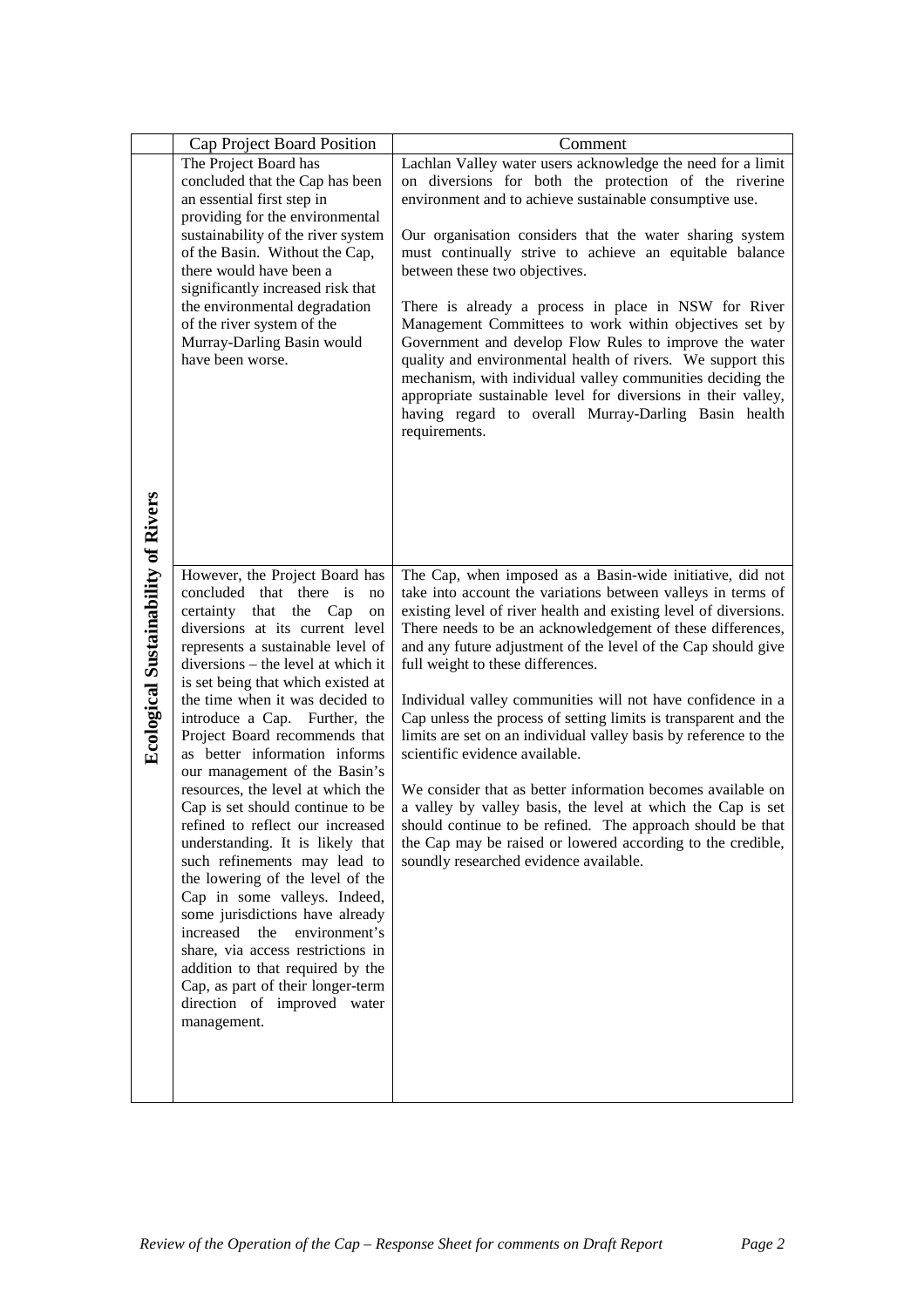|                                 | Cap Project Board Position                                                                                                                                                                                                                                                                                                                                          | Comment                                                                                                                                                                                                                                                                                                                                                                                                                                                                                                                                                                  |
|---------------------------------|---------------------------------------------------------------------------------------------------------------------------------------------------------------------------------------------------------------------------------------------------------------------------------------------------------------------------------------------------------------------|--------------------------------------------------------------------------------------------------------------------------------------------------------------------------------------------------------------------------------------------------------------------------------------------------------------------------------------------------------------------------------------------------------------------------------------------------------------------------------------------------------------------------------------------------------------------------|
| conomic and Social Impacts<br>卤 | The Project Board considers<br>that there is compelling<br>evidence that the Cap has<br>already delivered significant<br>economic and social benefits to<br>the Basin community and that<br>the net benefit will increase over<br>time.                                                                                                                             | We do not agree that the Marsden Jacob Report provides<br>compelling evidence of significant benefits.<br>There is no<br>analysis of the costs of the Cap implementation, and little<br>objective evidence to substantiate some claimed benefits.<br>Contrary to claim that the Cap has stimulated the<br>streamlining of property rights, in NSW we are still a long<br>way from a secure water property right for individual water<br>users.                                                                                                                           |
|                                 | The results of research<br>conducted for the Review make<br>it clear that, in the absence of<br>the Cap, the erosion of security<br>of supply for irrigators and other<br>users would have been<br>significant. These analyses<br>were performed on several<br>systems across the Basin<br>reflecting diverse agricultural<br>practices and climatic<br>conditions. | In the Lachlan valley, which was less developed in 1993/94,<br>and where there was no one dominant crop, the report<br>indicates the erosion of security for irrigators under the<br>extended development scenario was less extreme than for<br>many other valleys. This is not to argue that there is no need<br>for any limit on diversions, but that any limit should be set<br>with regard to individual valley conditions.<br>We believe a<br>of community consultation<br>process<br>through<br>Water<br>Management Committees is the appropriate method for this. |
|                                 | Through guaranteeing security<br>of water supply at the valley<br>level, the Project Board views<br>the Cap as having provided a<br>more certain climate for long-<br>term investment and<br>development, particularly in<br>high value agriculture and value<br>adding processing, as well as<br>providing benefits to the<br>environment.                         | Guaranteeing security at a valley level has not provided any<br>security at an individual irrigator level. Individual irrigators<br>are the ones that undertake investment and development and<br>until a system of secure water property rights at this level is<br>established we cannot agree that there is a more certain<br>climate for long term investment and development.                                                                                                                                                                                       |
|                                 | The Project Board considers<br>that the Cap has provided a<br>mechanism for restraining, in an<br>orderly fashion, growth in<br>diversions while enabling<br>economic development to<br>proceed.                                                                                                                                                                    | Growth in diversions has been restrained at the valley level<br>but we do not accept that it has been in an "orderly fashion"<br>at the individual irrigator level. The means of managing<br>water allocation to remain under the Cap in the Lachlan has<br>generally been to limit allocation plus carryover to no more<br>Existing users with a history of use of more<br>than 100%.<br>than 50% have suffered an erosion of security of supply and<br>have been forced to purchase sleepers and dozers to maintain<br>their previous level of security.               |
|                                 |                                                                                                                                                                                                                                                                                                                                                                     | Review of the Operation of the Cap - Response Sheet for comments on Draft Report<br>Page 3                                                                                                                                                                                                                                                                                                                                                                                                                                                                               |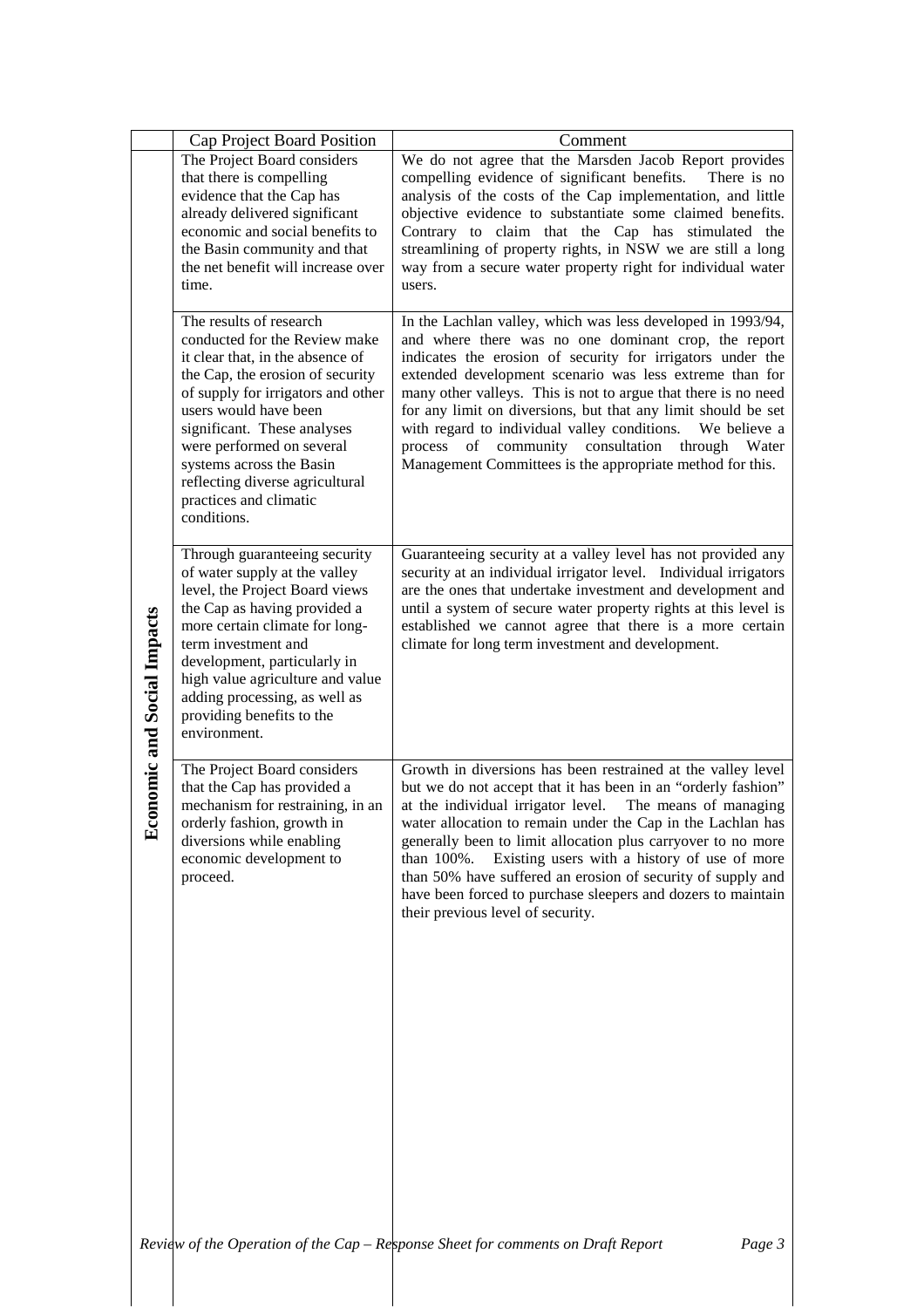| The Project Board recognises     | We are disappointed that the Marsden Jacob Report             |
|----------------------------------|---------------------------------------------------------------|
| that this strong positive        | acknowledges that some valleys had much lower levels of       |
| conclusion will not be the       | development in 1993/94 than others and that there are         |
| perception of every stakeholder  | differential impacts in terms of potential level of           |
| in the Basin. However, the       | development foregone, but does not address the economic or    |
| Project Board concludes that the | social costs of these differential impacts.                   |
| overall benefit of the Cap,      | When many stakeholders share a negative perception of an      |
| especially from ensuring         | outcome it indicates the costs incurred outweigh the          |
| security of supply at a valley   | perceived benefits. Community support for a Cap will be       |
| level and providing an           | eroded if legitimate concerns of stakeholders are not         |
| environment within which water   | addressed and remedied.                                       |
| trading and related reforms      | The Marsden Jacob Report concludes that the constraints       |
| could be developed, has been a   | imposed by scarcity are borne primarily by forgoing potential |
| positive one.                    | new developments. We do not believe it is equitable to        |
|                                  | simply accept this outcome, and that there should be          |
|                                  | provision for an adjustment package to assist those valleys   |
|                                  | which bear a significant impact as a result of the Cap.       |
|                                  | There is an urgent need for assessment of the impacts at an   |
|                                  | individual valley level where the Cap has significantly       |
|                                  | limited the potential economic development in a valley such   |
|                                  | as the Lachlan.                                               |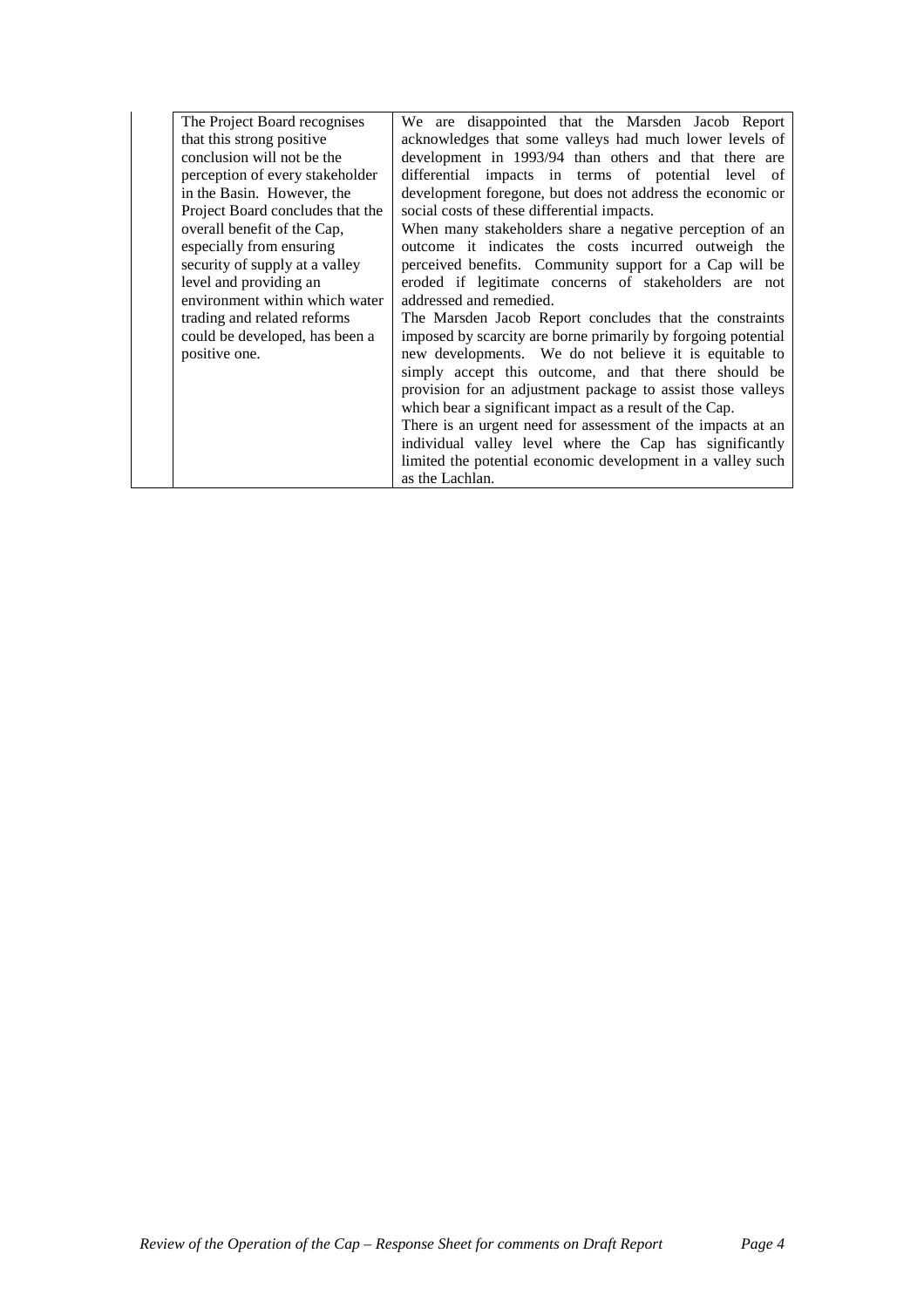|        | Cap Project Board Position                                       | Comment |
|--------|------------------------------------------------------------------|---------|
|        | The Project Board identified                                     |         |
|        | several equity issues (notably                                   |         |
|        | Cap arrangements for                                             |         |
|        | Queensland and the ACT) of                                       |         |
|        | longstanding duration that                                       |         |
|        | require urgent resolution. In                                    |         |
|        | addition there are several more                                  |         |
|        | recently identified equity issues                                |         |
|        | (floodplain and overland flows                                   |         |
|        | and diversions, farm dams and                                    |         |
|        | tree plantations) also requiring                                 |         |
|        | attention. The effective                                         |         |
|        | management of these issues will<br>necessitate a total catchment |         |
|        |                                                                  |         |
|        | management approach to water<br>management that embraces both    |         |
|        | surface and groundwater                                          |         |
|        | resources.                                                       |         |
|        |                                                                  |         |
|        |                                                                  |         |
|        | The Project Board focused on                                     |         |
|        | equity issues arising from the                                   |         |
|        | implementation of the Cap                                        |         |
|        | between jurisdictions and                                        |         |
| Equity | between river valleys within                                     |         |
|        | States. In several cases, the                                    |         |
|        | submissions received by the                                      |         |
|        | Review of the Operation of the                                   |         |
|        | Cap raised equity issues that are<br>about the details of        |         |
|        | implementation within valleys                                    |         |
|        | which are outside the                                            |         |
|        | jurisdiction of the Murray-                                      |         |
|        | Darling Basin Commission and                                     |         |
|        | Ministerial Council processes.                                   |         |
|        | The vast majority of such issues                                 |         |
|        | related to the recognition of                                    |         |
|        | licensed entitlement versus                                      |         |
|        | history of use, specifically in                                  |         |
|        | New South Wales (the                                             |         |
|        | "sleeper/dozer" issue). Such                                     |         |
|        | issues need to be dealt with by                                  |         |
|        | the particular jurisdiction                                      |         |
|        | concerned. In order that all                                     |         |
|        | submissions receive appropriate                                  |         |
|        | attention, these submissions and                                 |         |
|        | that of the CAC have been                                        |         |
|        | referred to the appropriate<br>Government for consideration      |         |
|        | and reply.                                                       |         |
|        |                                                                  |         |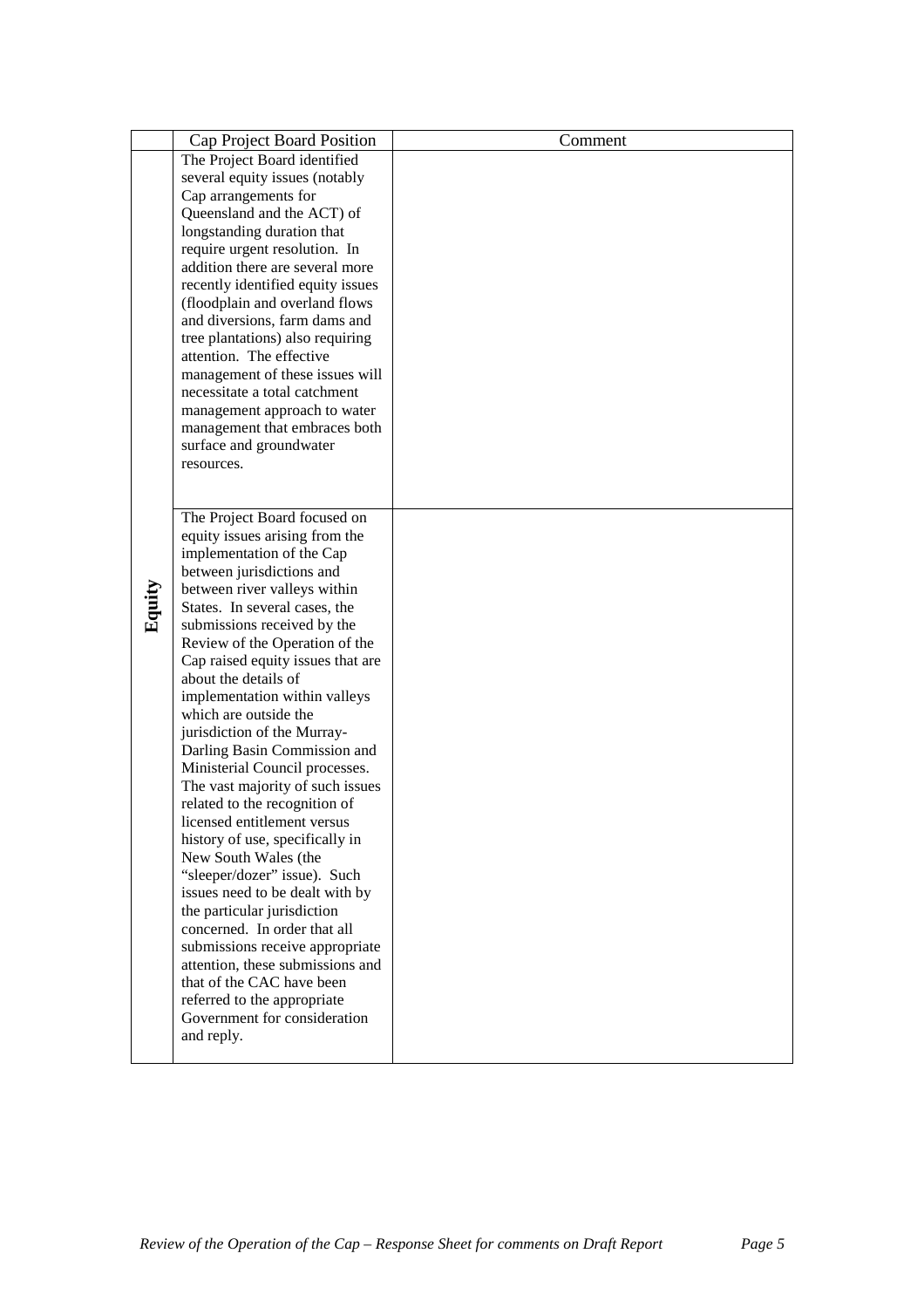|                               | Cap Project Board Position                                          | Comment                                              |
|-------------------------------|---------------------------------------------------------------------|------------------------------------------------------|
|                               | The work of the Independent                                         |                                                      |
|                               | Audit Group (IAG) on the                                            |                                                      |
|                               | ongoing implementation of the                                       |                                                      |
|                               | Cap and compliance of actual<br>diversions with Cap target          |                                                      |
|                               | diversions has provided a clear                                     |                                                      |
|                               | direction for the finalisation of                                   |                                                      |
|                               | the implementation phase of the                                     |                                                      |
|                               | Cap. The Project Board                                              |                                                      |
|                               | generally supports the IAG                                          |                                                      |
|                               | recommendations.                                                    |                                                      |
|                               |                                                                     |                                                      |
|                               |                                                                     |                                                      |
|                               |                                                                     |                                                      |
|                               |                                                                     |                                                      |
|                               | Significantly, effective                                            | We support this recommendation of the Project Board. |
|                               | compliance tools (computer                                          |                                                      |
|                               | simulation models used to                                           |                                                      |
|                               | determine Cap target diversions)<br>have not yet been developed and |                                                      |
|                               | the Project Board recommends                                        |                                                      |
|                               | that a high priority be given to                                    |                                                      |
|                               | the finalisation of these models.                                   |                                                      |
|                               |                                                                     |                                                      |
|                               |                                                                     |                                                      |
|                               |                                                                     |                                                      |
| Implementation and Compliance |                                                                     |                                                      |
|                               | The Review has found that                                           |                                                      |
|                               | Victoria and South Australia                                        |                                                      |
|                               | have complied with the Cap,                                         |                                                      |
|                               | while Queensland and ACT are<br>yet to complete the                 |                                                      |
|                               | establishment of their respective                                   |                                                      |
|                               | Caps. Nevertheless, it is                                           |                                                      |
|                               | apparent that in Queensland                                         |                                                      |
|                               | there has been significant                                          |                                                      |
|                               | growth in storage which will                                        |                                                      |
|                               | impact on the water available                                       |                                                      |
|                               | for alternative consumptive and<br>environmental uses. In New       |                                                      |
|                               | South Wales, the Cap has been                                       |                                                      |
|                               | breached in the Barwon-Darling                                      |                                                      |
|                               | system, with other valleys being                                    |                                                      |
|                               | within Cap limits.                                                  |                                                      |
|                               |                                                                     |                                                      |
|                               |                                                                     |                                                      |
|                               |                                                                     |                                                      |
|                               |                                                                     |                                                      |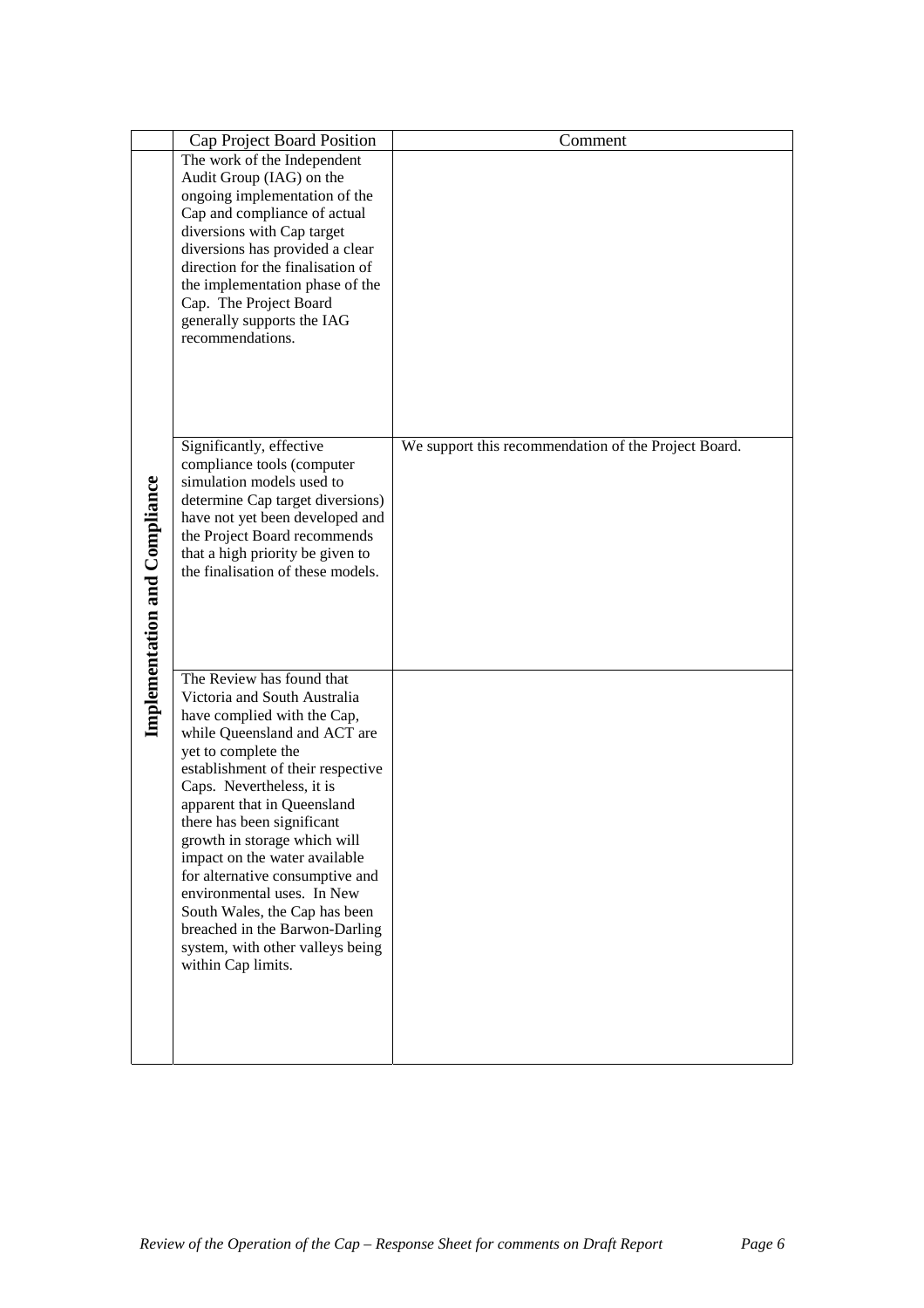|                                              | Cap Project Board Position                                           | Comment |
|----------------------------------------------|----------------------------------------------------------------------|---------|
|                                              | The most important challenge in                                      |         |
|                                              | Cap implementation is to                                             |         |
|                                              | finalise the arrangements under<br>"Schedule F - Cap on              |         |
|                                              | Diversions" to the Murray-                                           |         |
|                                              | Darling Basin Agreement. This                                        |         |
|                                              | schedule is the primary tool for                                     |         |
|                                              | defining Cap arrangements                                            |         |
|                                              | especially those concerned with                                      |         |
|                                              | assessing compliance and its<br>consequences.                        |         |
|                                              |                                                                      |         |
|                                              |                                                                      |         |
|                                              |                                                                      |         |
|                                              |                                                                      |         |
|                                              |                                                                      |         |
|                                              | With the intent of improving the<br>operation of the Cap through the |         |
|                                              | development of fair and                                              |         |
|                                              | meaningful compliance                                                |         |
|                                              | arrangements, the Project Board                                      |         |
|                                              | invites comments on the                                              |         |
|                                              | following modifications to<br>Schedule F which have been             |         |
|                                              | recommended by the IAG:                                              |         |
|                                              |                                                                      |         |
|                                              | Removal of references to                                             |         |
|                                              | end-of-valley flows as a                                             |         |
|                                              | method for Cap                                                       |         |
|                                              | compliance.                                                          |         |
|                                              |                                                                      |         |
|                                              |                                                                      |         |
| dule F to the Murray-Darling Basin Agreement | Arrangements for remedial                                            |         |
|                                              | actions in the case of Cap                                           |         |
|                                              | exceedence. The                                                      |         |
|                                              | recommendation of the                                                |         |
| <b>Sche</b>                                  | IAG is that States be                                                |         |
|                                              | required "to ensure that                                             |         |
|                                              | cumulative diversions are<br>brought back into balance               |         |
|                                              | with the cap".                                                       |         |
|                                              |                                                                      |         |
|                                              |                                                                      |         |
|                                              |                                                                      |         |
|                                              |                                                                      |         |
|                                              | re-setting the<br>commencement date for                              |         |
|                                              | accounting for diversions                                            |         |
|                                              | under the Cap to start with                                          |         |
|                                              | the 2000/01 water year.                                              |         |
|                                              |                                                                      |         |
|                                              |                                                                      |         |
|                                              |                                                                      |         |